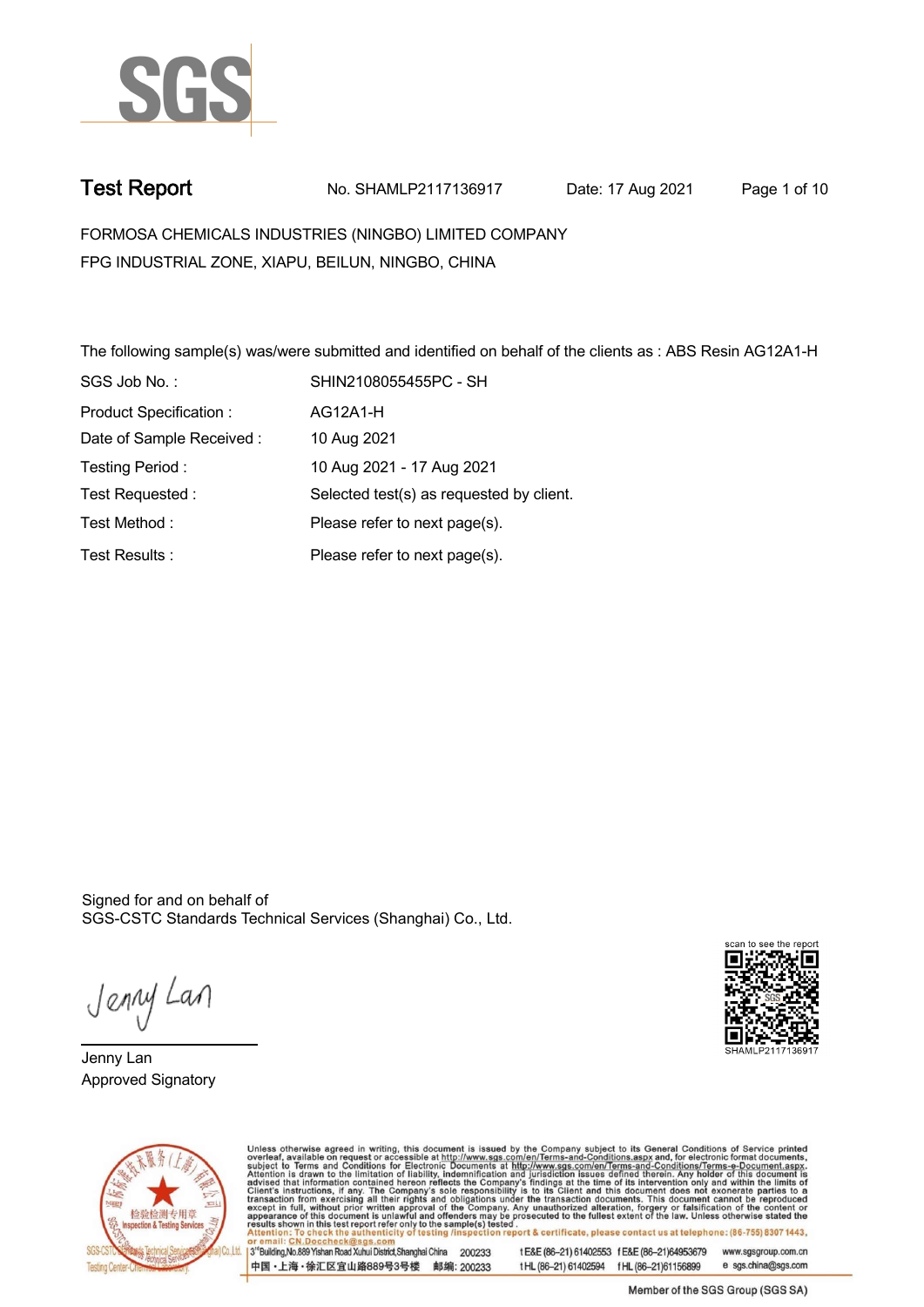

**Test Report. No. SHAMLP2117136917 Date: 17 Aug 2021. Page 2 of 10.**

**Test Results :.**

**Test Part Description : .**

| Specimen No.    | SGS Sample ID    | <b>Description</b> |
|-----------------|------------------|--------------------|
| SN <sub>1</sub> | SHA21-171369.004 | White pellet       |

- **Remarks :.(1) 1 mg/kg = 0.0001% .**
	- **(2) MDL = Method Detection Limit .**
	- **(3) ND = Not Detected ( < MDL ) .**
	- **(4) "-" = Not Regulated .**

### **RoHS Directive (EU) 2015/863 amending Annex II to Directive 2011/65/EU.**

**Test Method :. With reference to IEC 62321-4:2013+AMD1:2017, IEC62321-5:2013, IEC62321-7-2:2017, IEC 62321-6:2015 and IEC62321-8:2017, analyzed by ICP-OES, UV-Vis and GC-MS. .**

| Test Item(s)                 | Limit | <b>Unit</b> | <b>MDL</b>     | 004       |
|------------------------------|-------|-------------|----------------|-----------|
| Cadmium (Cd)                 | 100   | mg/kg       | $\overline{2}$ | ND.       |
| Lead (Pb)                    | 1000  | mg/kg       | $\overline{2}$ | <b>ND</b> |
| Mercury (Hg)                 | 1000  | mg/kg       | 2              | ND.       |
| Hexavalent Chromium (Cr(VI)) | 1000  | mg/kg       | 8              | <b>ND</b> |
| Sum of PBBs                  | 1000  | mg/kg       | $\overline{a}$ | ND        |
| Monobromobiphenyl            |       | mg/kg       | 5              | ND.       |
| Dibromobiphenyl              | -     | mg/kg       | 5              | <b>ND</b> |
| Tribromobiphenyl             |       | mg/kg       | 5              | ND        |
| Tetrabromobiphenyl           | -     | mg/kg       | 5              | <b>ND</b> |
| Pentabromobiphenyl           |       | mg/kg       | 5              | ND.       |
| Hexabromobiphenyl            | -     | mg/kg       | 5              | <b>ND</b> |
| Heptabromobiphenyl           |       | mg/kg       | 5              | <b>ND</b> |
| Octabromobiphenyl            |       | mg/kg       | 5              | ND        |
| Nonabromobiphenyl            |       | mg/kg       | 5              | ND        |
| Decabromobiphenyl            |       | mg/kg       | 5              | ND        |
| Sum of PBDEs                 | 1000  | mg/kg       | -              | <b>ND</b> |
| Monobromodiphenyl ether      |       | mg/kg       | 5              | ND        |
| Dibromodiphenyl ether        |       | mg/kg       | 5              | ND        |
| Tribromodiphenyl ether       | -     | mg/kg       | 5              | ND.       |
| Tetrabromodiphenyl ether     |       | mg/kg       | 5              | ND        |



Unless otherwise agreed in writing, this document is issued by the Company subject to its General Conditions of Service printed overleaf, available on request or accessible at http://www.sgs.com/en/Terms-and-Conditions.asp

3<sup>rd</sup> Building, No.889 Yishan Road Xuhui District, Shanghai China 200233 中国·上海·徐汇区宜山路889号3号楼 邮编: 200233 tE&E (86-21) 61402553 fE&E (86-21)64953679 www.sgsgroup.com.cn

t HL (86-21) 61402594 f HL (86-21) 61156899 e sgs.china@sgs.com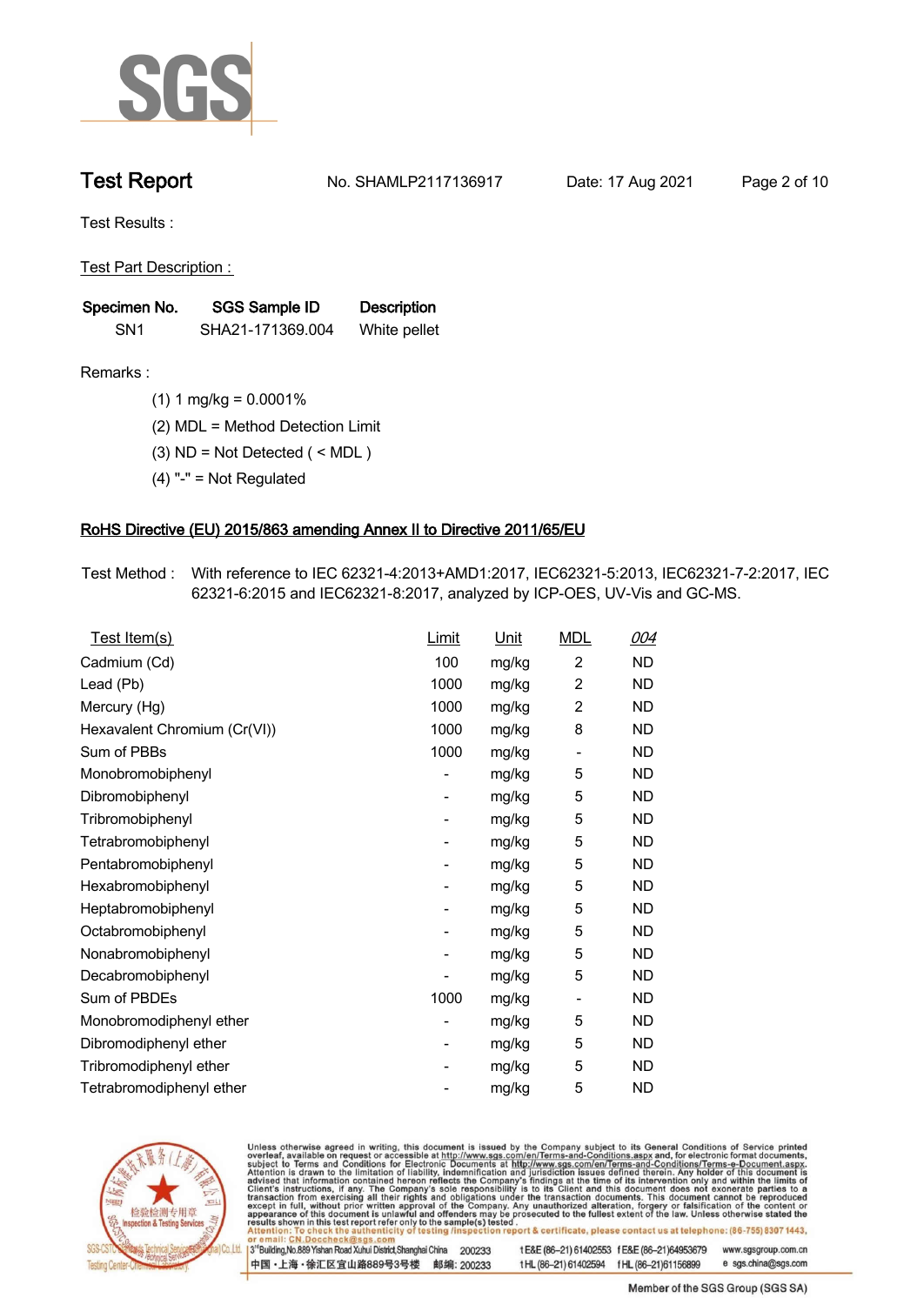

**Test Report. No. SHAMLP2117136917 Date: 17 Aug 2021. Page 3 of 10.**

| Test Item(s)                      | Limit                    | Unit  | <b>MDL</b> | 004       |
|-----------------------------------|--------------------------|-------|------------|-----------|
| Pentabromodiphenyl ether          | ٠                        | mg/kg | 5          | <b>ND</b> |
| Hexabromodiphenyl ether           |                          | mg/kg | 5          | <b>ND</b> |
| Heptabromodiphenyl ether          | ٠                        | mg/kg | 5          | <b>ND</b> |
| Octabromodiphenyl ether           |                          | mg/kg | 5          | <b>ND</b> |
| Nonabromodiphenyl ether           | -                        | mg/kg | 5          | <b>ND</b> |
| Decabromodiphenyl ether           | $\overline{\phantom{a}}$ | mg/kg | 5          | <b>ND</b> |
| Di-butyl Phthalate (DBP)          | 1000                     | mg/kg | 50         | <b>ND</b> |
| Benzyl Butyl Phthalate (BBP)      | 1000                     | mg/kg | 50         | <b>ND</b> |
| Di-2-Ethyl Hexyl Phthalate (DEHP) | 1000                     | mg/kg | 50         | <b>ND</b> |
| Diisobutyl Phthalates (DIBP)      | 1000                     | mg/kg | 50         | <b>ND</b> |

**Notes :.**

- **(1) The maximum permissible limit is quoted from RoHS Directive (EU) 2015/863. IEC 62321 series is equivalent to EN 62321 series https://www.cenelec.eu/dyn/www/f?p=104:30:1742232870351101::::FSP\_ORG\_ID,FSP\_LANG\_ID: 1258637,25**
- **(2) The restriction of DEHP, BBP, DBP and DIBP shall apply to medical devices, including in vitro medical devices, and monitoring and control instruments,including industrial monitoring and control instruments, from 22 July 2021. .**

### **Polycyclic aromatic hydrocarbons (PAHs).**

**Test Method :. With reference to AfPS GS 2019:01 PAK, analysis was performed by GC-MS. .**

| Test Item(s)                 | Unit  | <b>MDL</b> | 004       |
|------------------------------|-------|------------|-----------|
| Benzo(a)pyrene(BaP)          | mg/kg | 0.1        | <b>ND</b> |
| Benzo(e)pyrene(BeP)          | mg/kg | 0.1        | <b>ND</b> |
| Benzo(a)anthracene(BaA)      | mg/kg | 0.1        | <b>ND</b> |
| Benzo(b)fluoranthene(BbF)    | mg/kg | 0.1        | ND        |
| Benzo(j)fluoranthene(BjF)    | mg/kg | 0.1        | ND.       |
| Benzo(k)fluoranthene(BkF)    | mg/kg | 0.1        | <b>ND</b> |
| Chrysene(CHR)                | mg/kg | 0.1        | <b>ND</b> |
| Dibenzo(a,h)anthracene(DBA)  | mg/kg | 0.1        | <b>ND</b> |
| Benzo(g,h,i)perylene(BPE)    | mg/kg | 0.1        | ND        |
| Indeno(1,2,3-c,d)pyrene(IPY) | mg/kg | 0.1        | ND        |
| Phenanthrene(PHE)            | mg/kg | 0.1        | <b>ND</b> |
| Pyrene(PYR)                  | mg/kg | 0.1        | <b>ND</b> |
| Anthracene(ANT)              | mg/kg | 0.1        | <b>ND</b> |
| Fluoranthene(FLT)            | mg/kg | 0.1        | <b>ND</b> |
|                              |       |            |           |



Unless otherwise agreed in writing, this document is issued by the Company subject to its General Conditions of Service printed overleaf, available on request or accessible at http://www.sgs.com/en/Terms-and-Conditions.asp

3<sup>14</sup> Building, No.889 Yishan Road Xuhui District, Shanghai China 200233 中国·上海·徐汇区宜山路889号3号楼 邮编: 200233 t E&E (86-21) 61402553 f E&E (86-21)64953679 www.sgsgroup.com.cn

t HL (86-21) 61402594 f HL (86-21) 61156899 e sgs.china@sgs.com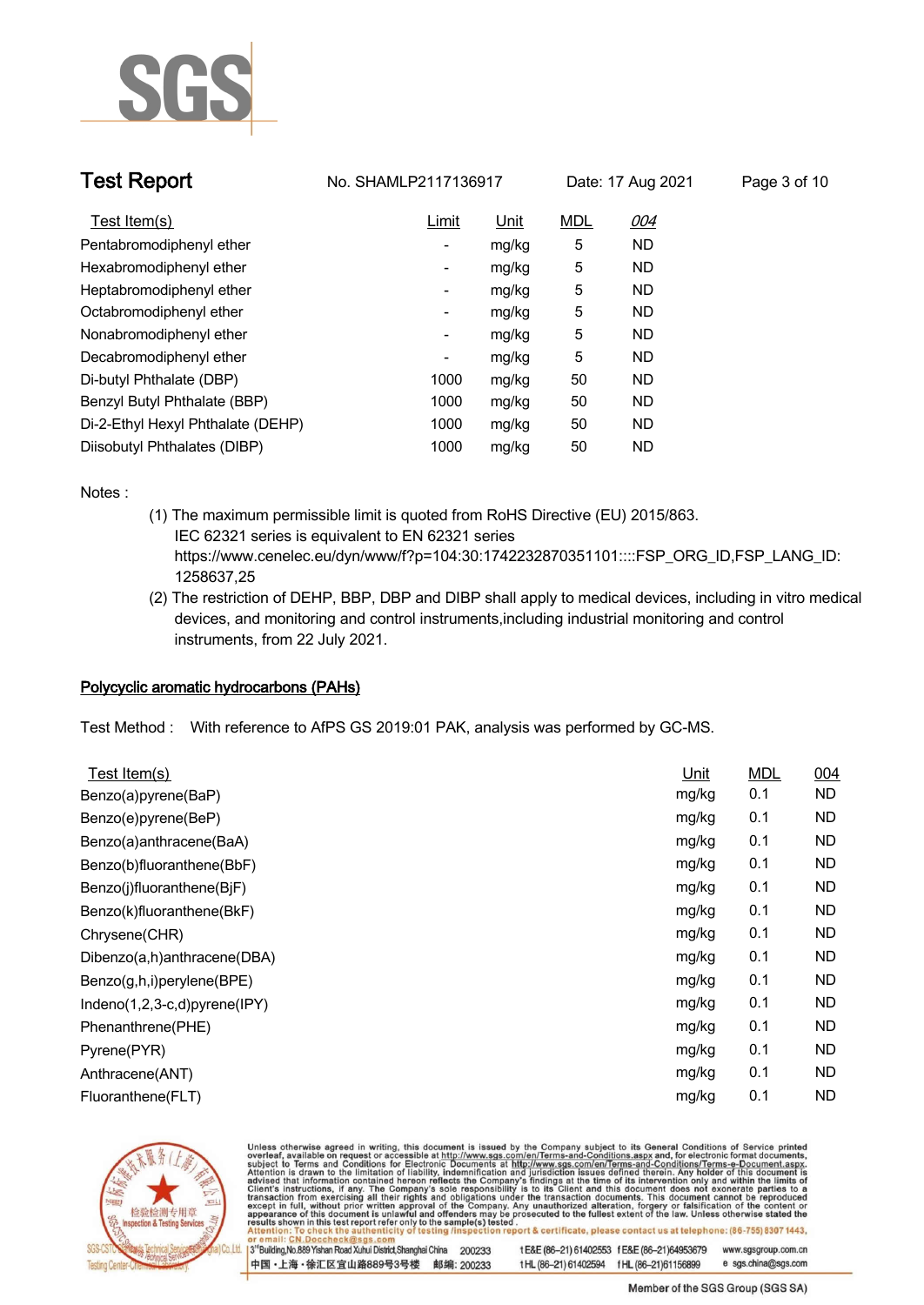

**Test Report. No. SHAMLP2117136917 Date: 17 Aug 2021. Page 4 of 10.**

| Test Item(s)<br>Sum of Phenanthrene(PHE), Pyrene(PYR), Anthracene(ANT), | <u>Unit</u><br>mg/kg | MDL<br>$\overline{\phantom{a}}$ | <u>004</u><br>ND. |
|-------------------------------------------------------------------------|----------------------|---------------------------------|-------------------|
| Fluoranthene(FLT)                                                       |                      |                                 |                   |
| Naphthalene(NAP)                                                        | mg/kg                | 0.1                             | ND.               |
| Sum of 15 PAHs                                                          | mg/kg                | $\overline{\phantom{0}}$        | ND                |

AfPS (German commission for Product Safety): PAHs requirements

|                                                                              | Category 1                                                                                                                                                                         | Category 2                                                                                                                                                                                          |                                     | Category 3                                                                                                                                                             |                                     |  |
|------------------------------------------------------------------------------|------------------------------------------------------------------------------------------------------------------------------------------------------------------------------------|-----------------------------------------------------------------------------------------------------------------------------------------------------------------------------------------------------|-------------------------------------|------------------------------------------------------------------------------------------------------------------------------------------------------------------------|-------------------------------------|--|
| Parameter<br>Unit: mg/kg                                                     | Materials intended to be<br>placed in the mouth, or<br>materials coming into<br>long-term contact with<br>skin (more than 30s)<br>during the intended use<br>-in toys according to | Materials not covered by<br>category 1, coming into long-<br>term contact (more than 30s)<br>or short-term repetitive<br>contact <sup>c</sup> with skin during the<br>intended or foreseeable used. |                                     | Materials covered neither by<br>category 1 nor by category 2.<br>coming into short-term<br>contact (up to 30s) with skin<br>during the intended or<br>foreseeable use. |                                     |  |
|                                                                              | Directive 2009/48/EC<br>or<br>-for the use by<br>children <sup>a,b</sup> up to 3<br>years of age.                                                                                  | a.<br>use by<br>children                                                                                                                                                                            | b.<br>other<br>consumer<br>products | a.<br>use by<br>children                                                                                                                                               | b.<br>other<br>consumer<br>products |  |
| Benzo(a)pyrene (BaP)                                                         | ${}_{0.2}$                                                                                                                                                                         | ${}_{0.2}$                                                                                                                                                                                          | ${}< 0.5$                           | ${}< 0.5$                                                                                                                                                              | $\leq 1$                            |  |
| Benzo(e)pyrene (BeP)                                                         | ${}_{0.2}$                                                                                                                                                                         | ${}_{0.2}$                                                                                                                                                                                          | ${}< 0.5$                           | ${}< 0.5$                                                                                                                                                              | ≺ 1                                 |  |
| Benzo(a)anthracene (BaA)                                                     | ${}_{0.2}$                                                                                                                                                                         | ${}_{0.2}$                                                                                                                                                                                          | ${}_{0.5}$                          | ${}_{0.5}$                                                                                                                                                             | $\leq 1$                            |  |
| Benzo(b)fluoranthene (BbF)                                                   | ${}_{0.2}$                                                                                                                                                                         | ${}_{0.2}$                                                                                                                                                                                          | ${}< 0.5$                           | ${}< 0.5$                                                                                                                                                              | $\leq 1$                            |  |
| Benzo(j)fluoranthene (BjF)                                                   | ${}_{0.2}$                                                                                                                                                                         | ${}< 0.2$                                                                                                                                                                                           | ${}< 0.5$                           | ${}< 0.5$                                                                                                                                                              | $\leq 1$                            |  |
| Benzo(k)fluoranthene (BkF)                                                   | ${}_{0.2}$                                                                                                                                                                         | ${}_{0.2}$                                                                                                                                                                                          | ${}_{0.5}$                          | ${}_{0.5}$                                                                                                                                                             | $\leq 1$                            |  |
| Chrysene (CHR)                                                               | ${}< 0.2$                                                                                                                                                                          | ${}_{0.2}$                                                                                                                                                                                          | ${}< 0.5$                           | ${}< 0.5$                                                                                                                                                              | $\leq 1$                            |  |
| Dibenzo(a,h)anthracene<br>(DBA)                                              | ${}_{0.2}$                                                                                                                                                                         | ${}< 0.2$                                                                                                                                                                                           | ${}< 0.5$                           | ${}< 0.5$                                                                                                                                                              | $\leq 1$                            |  |
| Benzo(g,h,i)perylene (BPE)                                                   | ${}_{0.2}$                                                                                                                                                                         | ${}< 0.2$                                                                                                                                                                                           | ${}< 0.5$                           | ${}< 0.5$                                                                                                                                                              | $\leq 1$                            |  |
| Indeno(1,2,3-cd)pyrene (IPY)                                                 | ${}_{0.2}$                                                                                                                                                                         | ${}_{0.2}$                                                                                                                                                                                          | ${}< 0.5$                           | ${}< 0.5$                                                                                                                                                              | $\leq 1$                            |  |
| Phenanthrene (PHE), pyrene<br>(PYR), anthracene (ANT),<br>fluoranthene (FLT) | $< 1$ Sum                                                                                                                                                                          | $< 5$ Sum                                                                                                                                                                                           | $< 10$ Sum                          | $< 20$ Sum                                                                                                                                                             | $< 50$ Sum                          |  |
| Naphthalene (NAP)                                                            | < 1                                                                                                                                                                                | $\lt 2$                                                                                                                                                                                             |                                     | < 10                                                                                                                                                                   |                                     |  |
| Sum of 15 PAHs                                                               | < 1                                                                                                                                                                                | < 5                                                                                                                                                                                                 | < 10                                | < 20                                                                                                                                                                   | < 50                                |  |

Note:

<sup>a</sup> A "Child" is legally defined as a person before reaching the age of 14 years.

b Use by children includes both active and passive contact by children.

c Definition "short-term repetitive contact" taken from REACH Annex XVII entry 50 amendment (Regulation (EC) No. 1272/2013)

d According to the definition of the German Product Safety Act (ProdSG) (chapter 1 Article 2 No. 28) "foreseeable use" shall mean the use of a product in a manner that the person placing it on the market, has not intended, but which could be reasonably foreseeable.

Remark: The German committee on Product Safety (AfPS) published a new PAHs document (AfPS GS 2019:01 PAK) on April 10, 2020, which will be binding for the issue of GS mark certificate from July 1, 2020.



Unless otherwise agreed in writing, this document is issued by the Company subject to its General Conditions of Service printed overleaf, available on request or accessible at http://www.sgs.com/en/Terms-and-Conditions.asp

3<sup>rd</sup> Building, No.889 Yishan Road Xuhui District, Shanghai China 200233 中国·上海·徐汇区宜山路889号3号楼 邮编: 200233

tE&E (86-21) 61402553 fE&E (86-21)64953679 www.sgsgroup.com.cn t HL (86-21) 61402594 f HL (86-21) 61156899 e sgs.china@sgs.com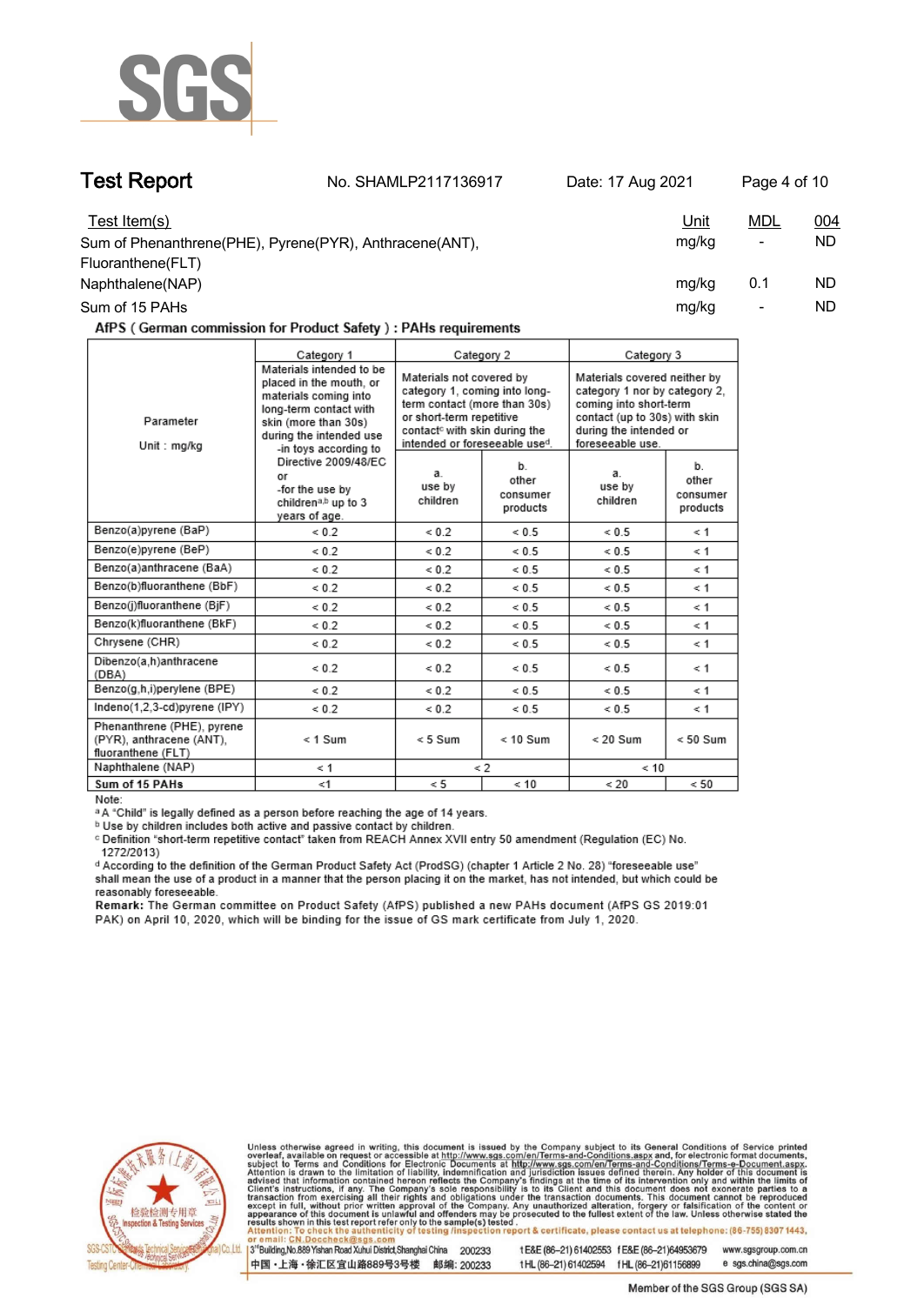

**Test Report. No. SHAMLP2117136917 Date: 17 Aug 2021. Page 5 of 10.**

## **ATTACHMENTS**

## **Elements (IEC62321) Testing Flow Chart**

1) These samples were dissolved totally by pre-conditioning method according to below flow chart.





Unless otherwise agreed in writing, this document is issued by the Company subject to its General Conditions of Service printed overleaf, available on request or accessible at http://www.sgs.com/en/Terms-and-Conditions.asp

13<sup>rd</sup> Building, No.889 Yishan Road Xuhui District, Shanghai China 200233 中国·上海·徐汇区宜山路889号3号楼 邮编: 200233 tE&E (86-21) 61402553 fE&E (86-21)64953679 www.sgsgroup.com.cn e sgs.china@sgs.com t HL (86-21) 61402594 f HL (86-21) 61156899

Member of the SGS Group (SGS SA)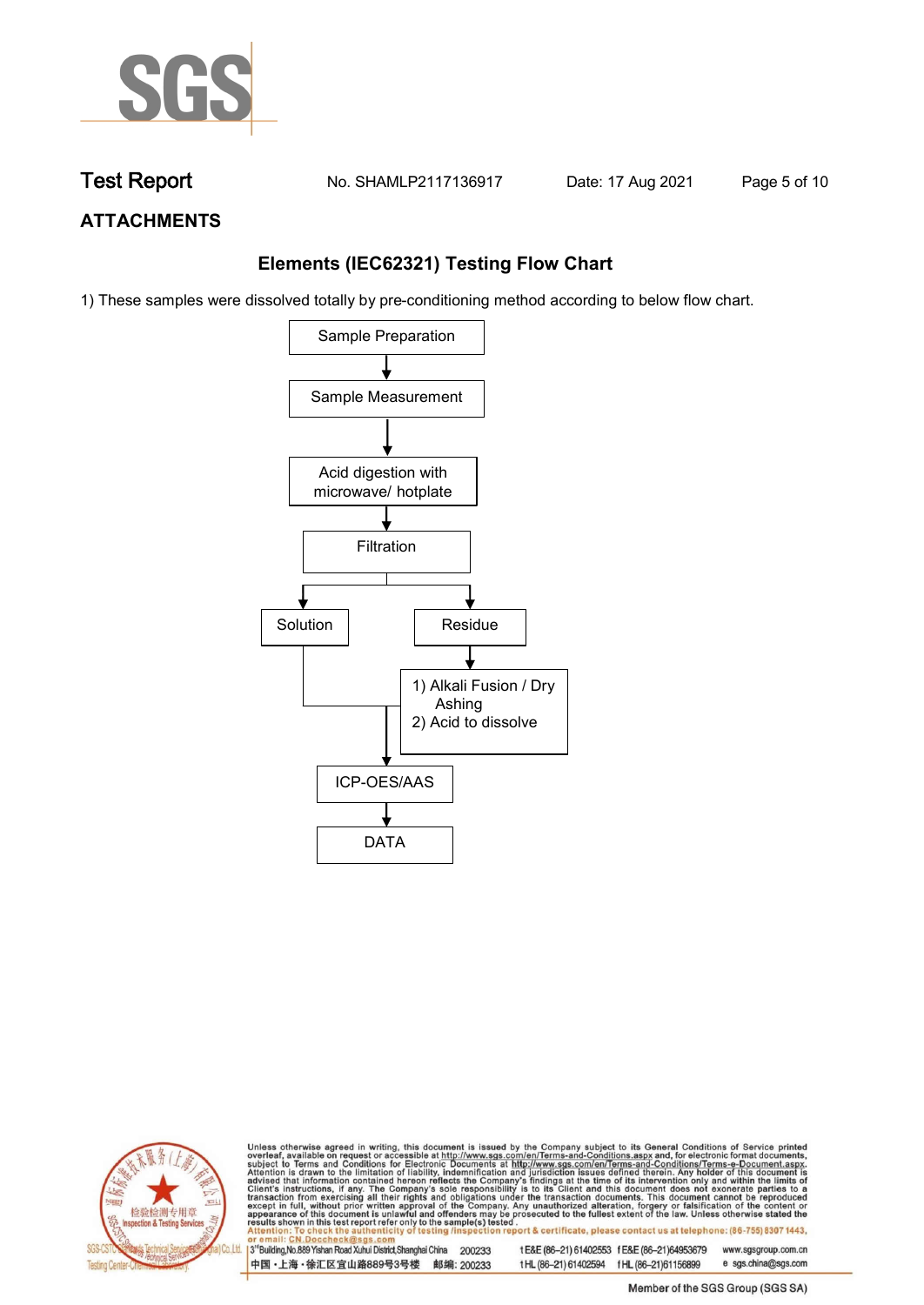

**Test Report. No. SHAMLP2117136917 Date: 17 Aug 2021. Page 6 of 10.**

## **ATTACHMENTS**

### **Hexavalent Chromium (Cr(VI)) Testing Flow Chart**





Unless otherwise agreed in writing, this document is issued by the Company subject to its General Conditions of Service printed overleaf, available on request or accessible at http://www.sgs.com/en/Terms-and-Conditions.asp

3<sup>rd</sup> Building, No.889 Yishan Road Xuhui District, Shanghai China 200233 中国·上海·徐汇区宜山路889号3号楼 邮编: 200233 tE&E (86-21) 61402553 fE&E (86-21)64953679 www.sgsgroup.com.cn

t HL (86-21) 61402594 f HL (86-21)61156899 e sgs.china@sgs.com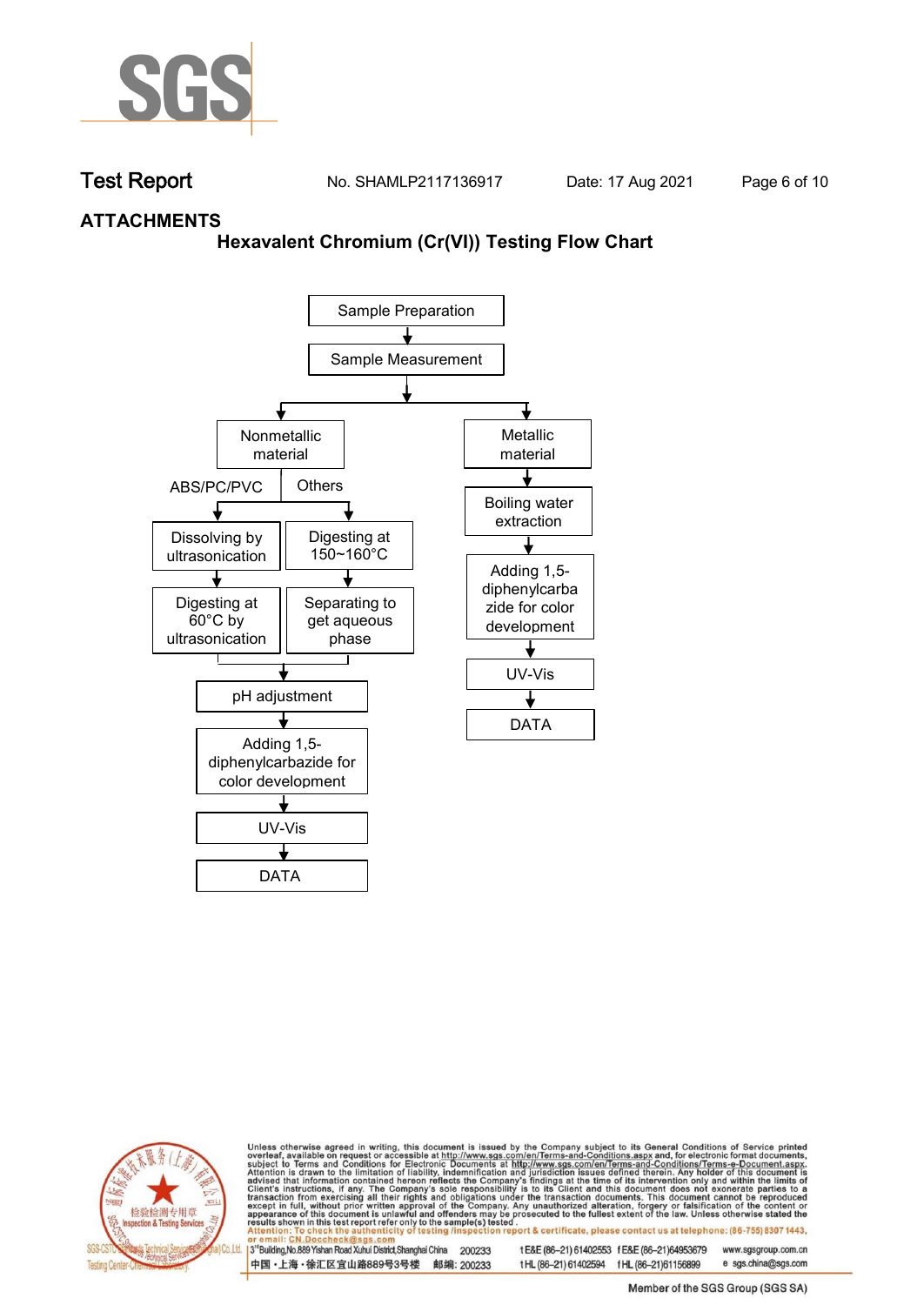

**Test Report. No. SHAMLP2117136917 Date: 17 Aug 2021. Page 7 of 10.**

**ATTACHMENTS**

## **PBBs/PBDEs Testing Flow Chart**





Unless otherwise agreed in writing, this document is issued by the Company subject to its General Conditions of Service printed overleaf, available on request or accessible at http://www.sgs.com/en/Terms-and-Conditions.asp

3<sup>'</sup>Building, No.889 Yishan Road Xuhui District, Shanghai China 200233 中国·上海·徐汇区宜山路889号3号楼 邮编: 200233

tE&E (86-21) 61402553 fE&E (86-21)64953679 www.sgsgroup.com.cn

e sgs.china@sgs.com t HL (86-21) 61402594 f HL (86-21) 61156899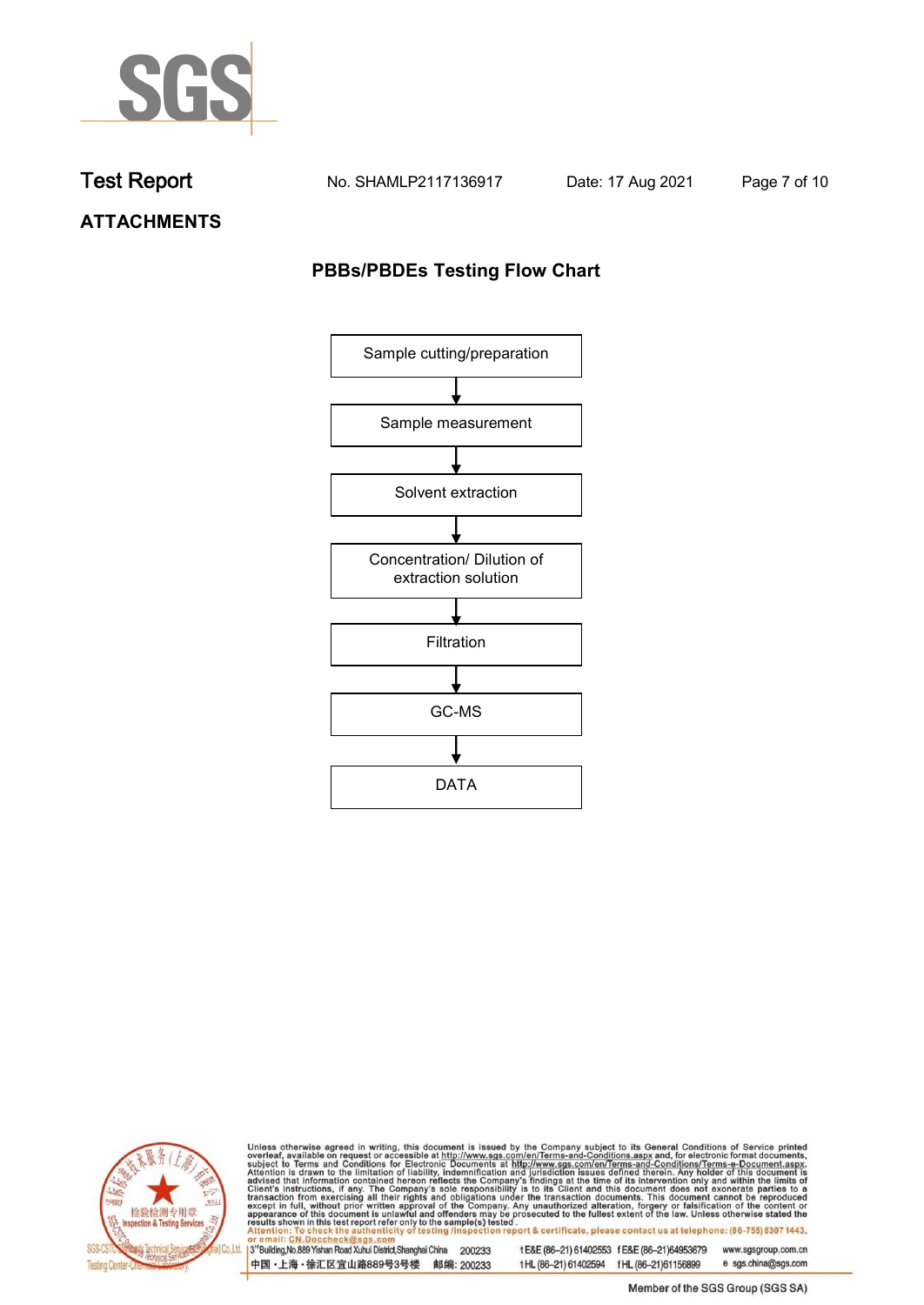

**Test Report. No. SHAMLP2117136917 Date: 17 Aug 2021. Page 8 of 10.**

## **ATTACHMENTS**

## **Phthalates Testing Flow Chart**





Unless otherwise agreed in writing, this document is issued by the Company subject to its General Conditions of Service printed overleaf, available on request or accessible at http://www.sgs.com/en/Terms-and-Conditions.asp

3<sup>'</sup>Building, No.889 Yishan Road Xuhui District, Shanghai China 200233 中国·上海·徐汇区宜山路889号3号楼 邮编: 200233

tE&E (86-21) 61402553 fE&E (86-21)64953679 www.sgsgroup.com.cn

e sgs.china@sgs.com t HL (86-21) 61402594 f HL (86-21) 61156899 Member of the SGS Group (SGS SA)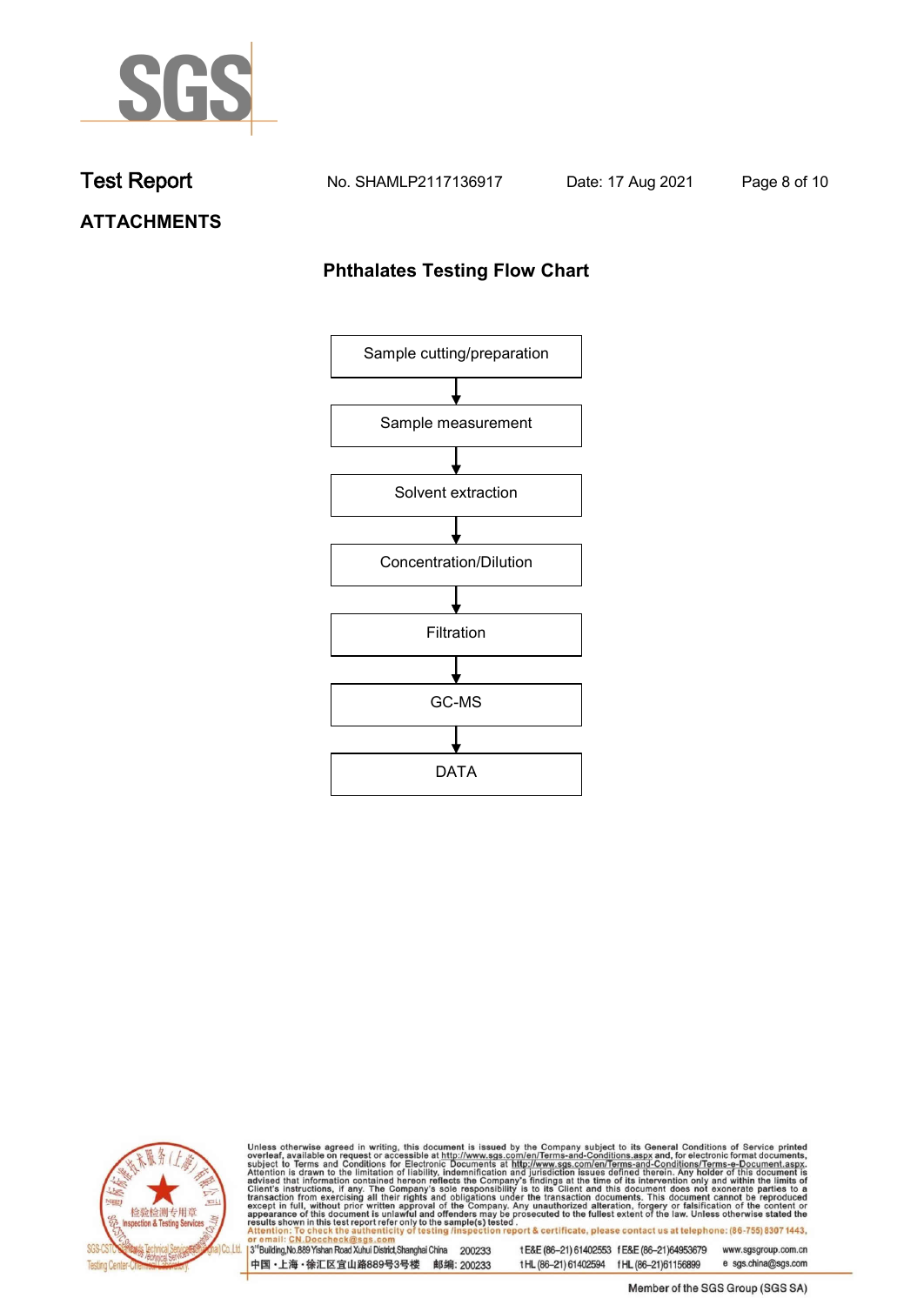

**Test Report. No. SHAMLP2117136917 Date: 17 Aug 2021. Page 9 of 10.**

# **ATTACHMENTS**

## **PAHs Testing Flow Chart**





Unless otherwise agreed in writing, this document is issued by the Company subject to its General Conditions of Service printed overleaf, available on request or accessible at http://www.sgs.com/en/Terms-and-Conditions.asp

3<sup>rd</sup>Building, No.889 Yishan Road Xuhui District, Shanghai China 200233 中国·上海·徐汇区宜山路889号3号楼 邮编: 200233

tE&E (86-21) 61402553 fE&E (86-21)64953679 www.sgsgroup.com.cn

e sgs.china@sgs.com t HL (86-21) 61402594 f HL (86-21) 61156899